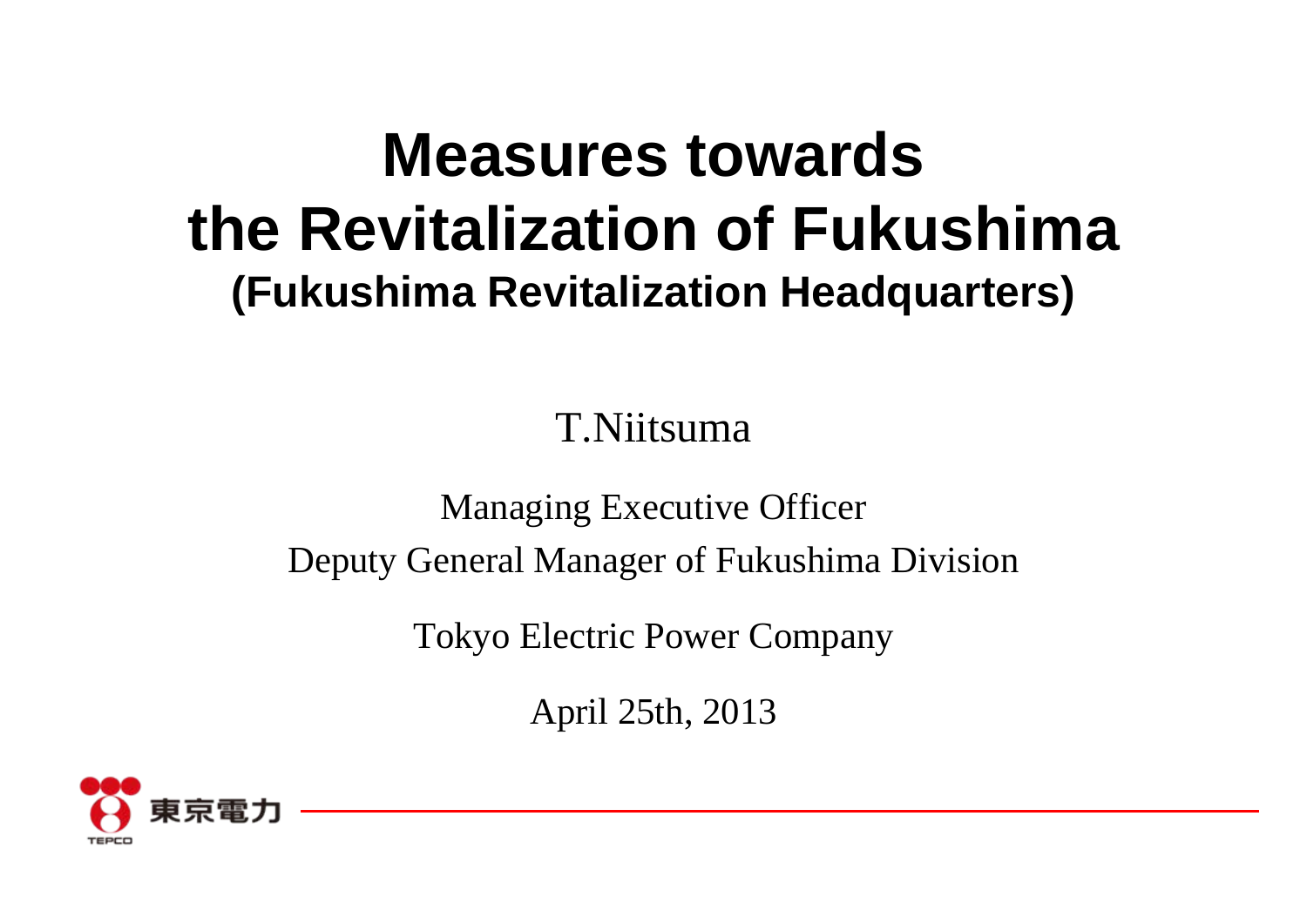### **1. TEPCO Measures since the Fukushima Accident (1)**

- $\bullet$ **Implemented efforts such as the dispatch of employees to local municipalities immediately after the disaster**
- 0 **Afterwards, TEPCO sequentially launched radiation and decontamination response efforts in addition to recovery efforts.**



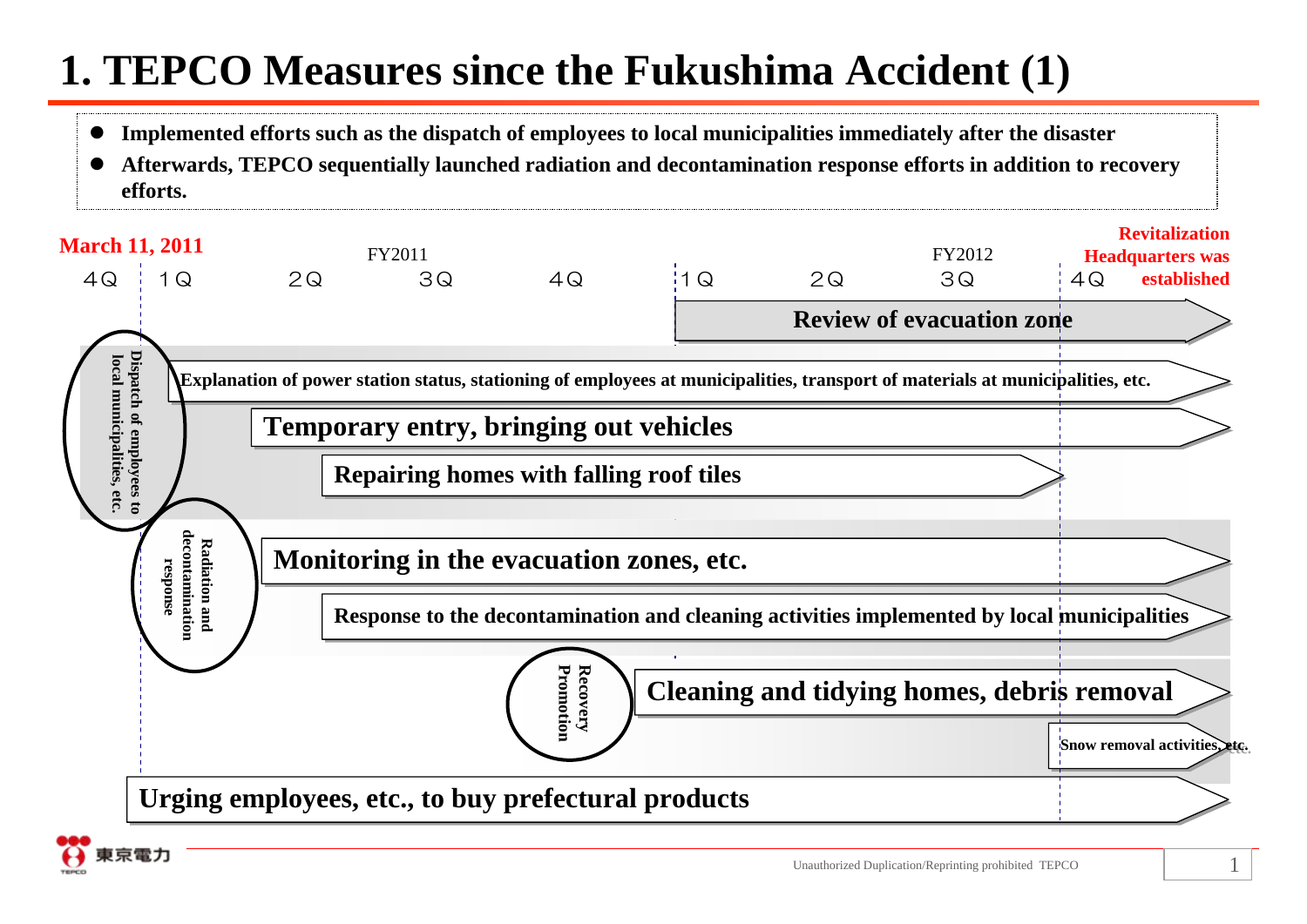### **1. TEPCO Measures since the Fukushima Accident (2)**

#### <The Contents of the Measures>



Presentation on the Status of Fukushima Daiichi NPS



Temporary Home Escort Assistance



Snow removal



Home cleaning





Monitoring Net decontamination at the sports grounds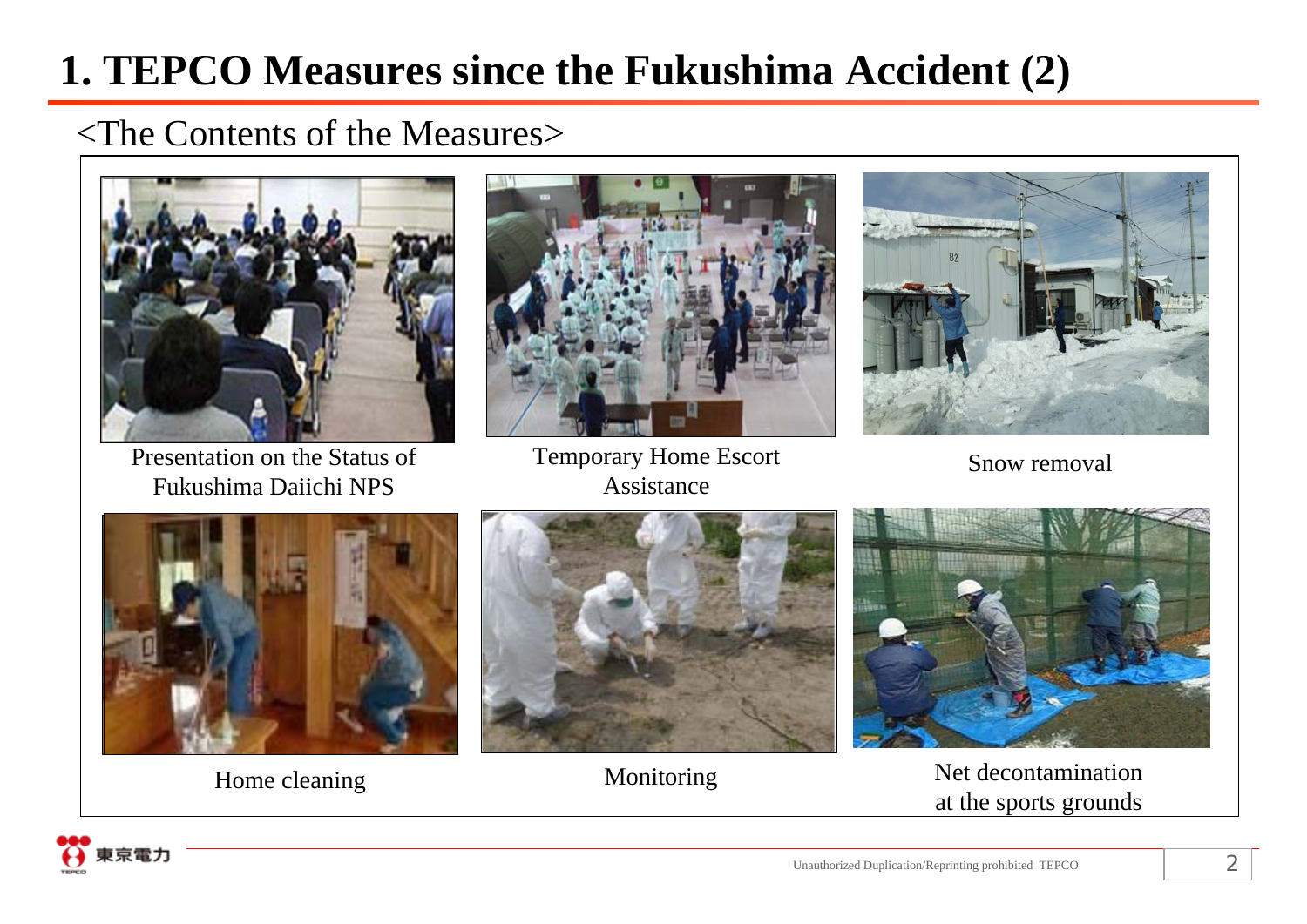### **2. Towards the Revitalization of Fukushima**

### **7th Nov., 2012 Management Restoration Policy**

#### **As a party to the accident, TEPCO's main priority is fulfilling its responsibilities for the accident.**

**The Role of the Fukushima Revitalization Headquarters is to respond to the needs of Fukushima prefecture residents**

- ・**We will never forget the suffering the people of Fukushima have gone through**
- ・**We plan to stay until all of our responsibilities are fulfilled**
- ・**We will continue to payout compensation with courtesy and compassion**
- ・**We will further advance the implementation of the revitalization measures**

1<sup>st</sup> Jan., 2013 Establishment of the "Fukushima Revitalization" **Headquarters**"

**Integrate operations related to revitalization at all Fukushima offices Swift decision-making and action to achieve compensation, decontamination and revitalization**

**Respond to the needs of Fukushima prefecture residents**

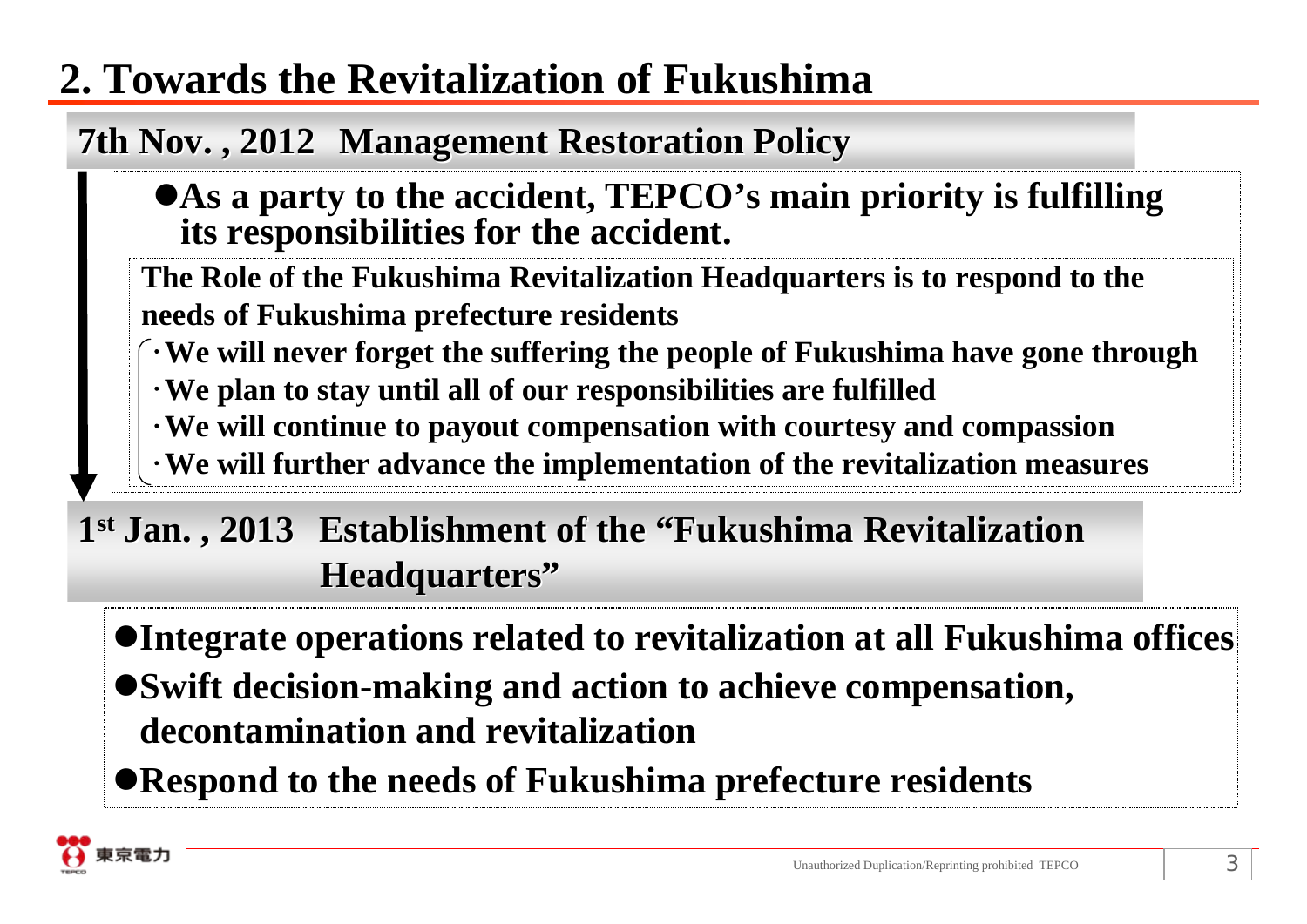## **3. Organization of Fukushima Revitalization Headquarters**

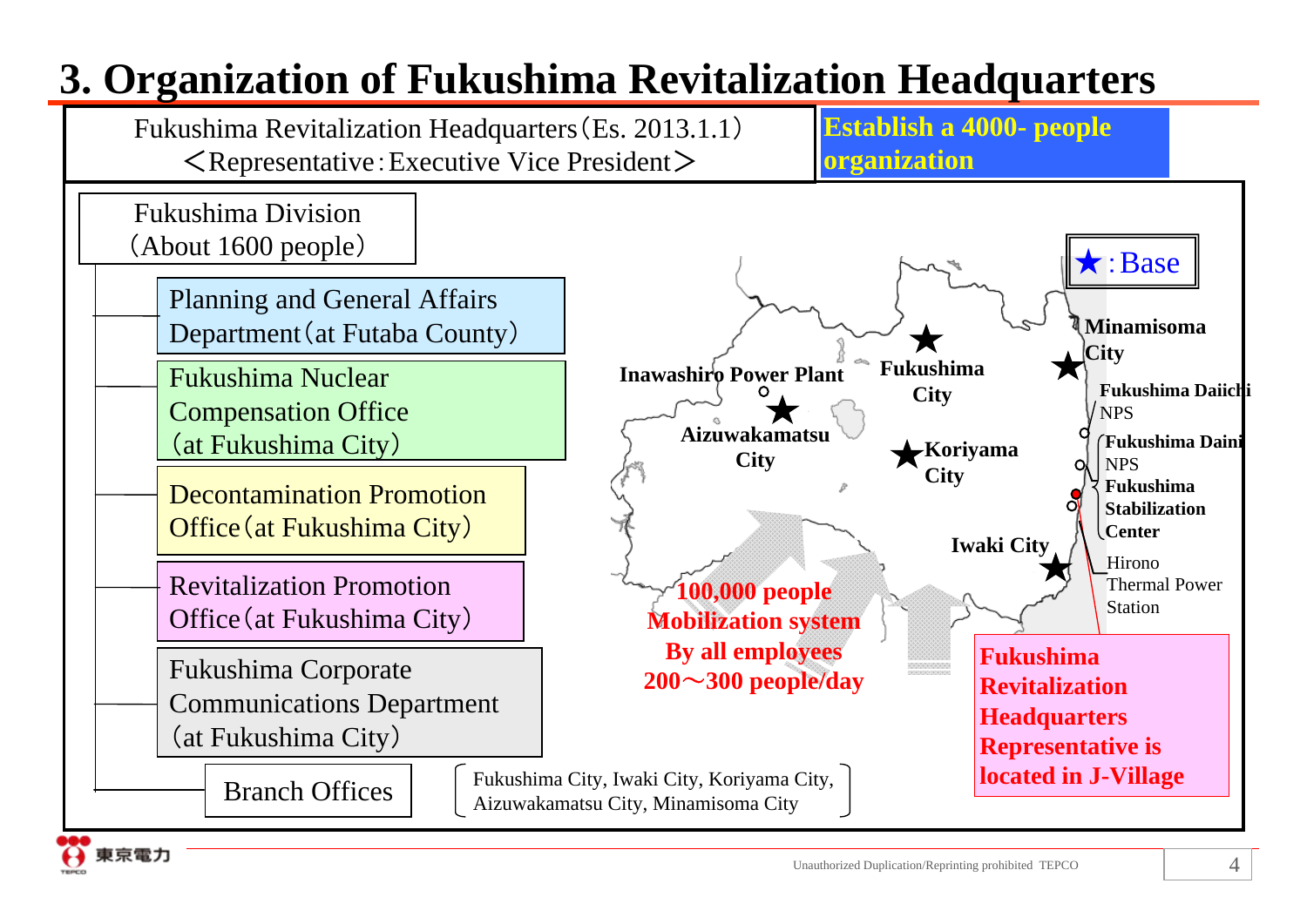### **4. Action plan to fulfill responsibilities for the accident**

### Intensifying efforts towards Fukushima's revitalization

- **Thorough implementation of "compensation payouts with courtesy and compassion"**
- **Allocate 300 personnel to advance decontamination progress**
- **Strengthening operations toward revitalization(100,000 personnel to be dispatched)**
- **Promotion of Fukushima reconstruction and job creation projects**
- **Rearrangement of the places of operations and company housing**

### Formation of a decommissioning framework for Fukushima Daiichi **NPS utilizing domestic and overseas expert wisdom NPS utilizing domestic and overseas expert wisdom**

 **Prompt and steady transition of Fukushima Daiichi NPS towards safer conditions Contribute to local reconstruction while sharing the findings and lessons learned from the accident with concerned parties around the world** 

 **Fostering human resources to support long term decontamination and decommissioning measures**

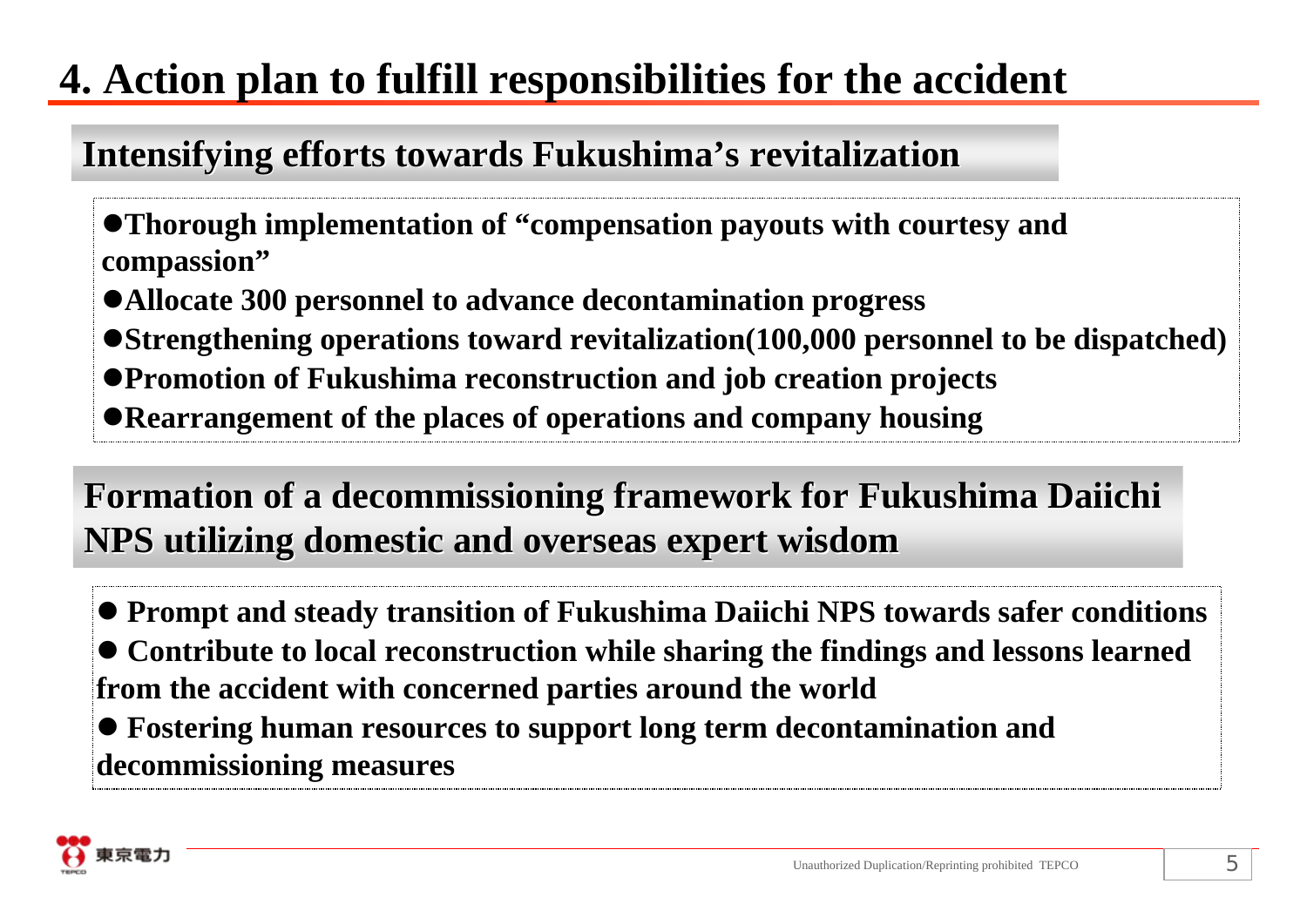### **5. Compensation (1) Development of Organization**

### Fukushima Revitalization Headquarters

As of  $1<sup>st</sup>$  May, 2013

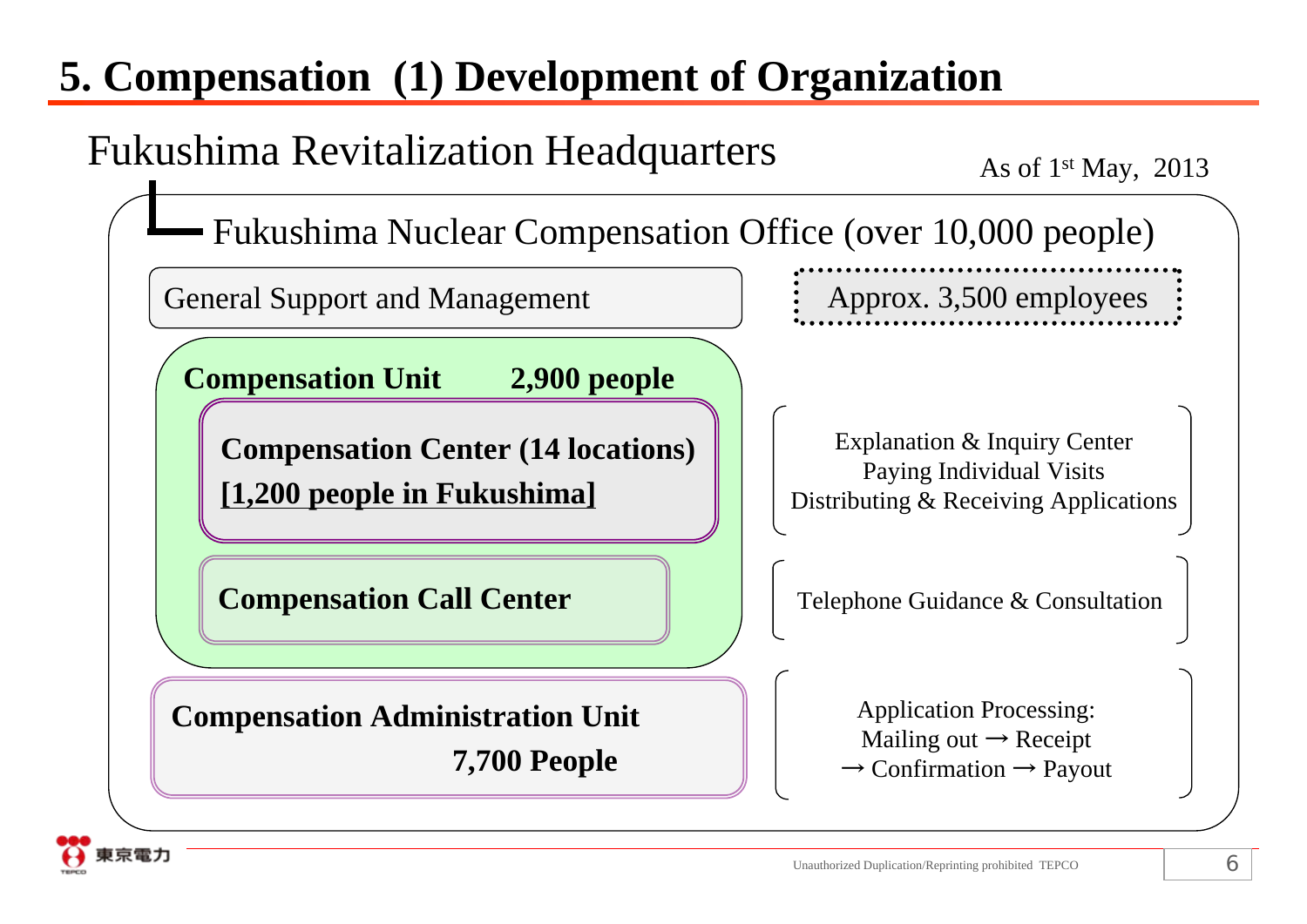### **5. Compensation (2) Advance in stages**

- **Suspense payment started in April, 2011, and Regular compensation started in September, Suspense payment started in April, 2011, and Regular compensation started in September, 2011 2011**
- **Oct, 2012 Start of All-inclusive Applications (Allowing for one lump sum applications that Oct, 2012 Start of All-inclusive Applications (Allowing for one lump sum applications that would include future portions) would include future portions)**
- **Mar, 2013 Property compensation**(**land, buildings, household goods) start Mar, 2013 Property compensation**(**land, buildings, household goods) start**

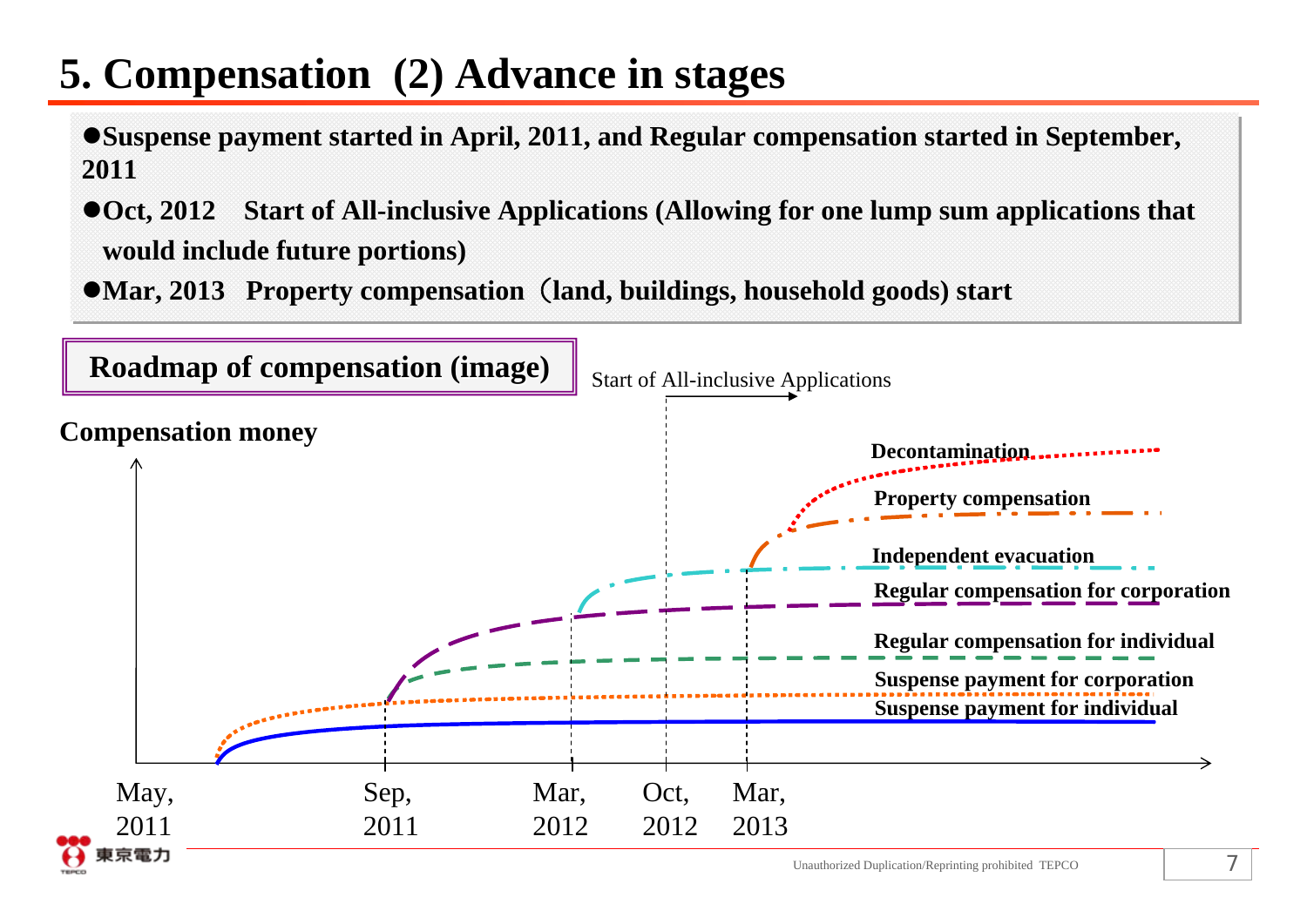# **5. Compensation (3) Payment Status**

哀電力

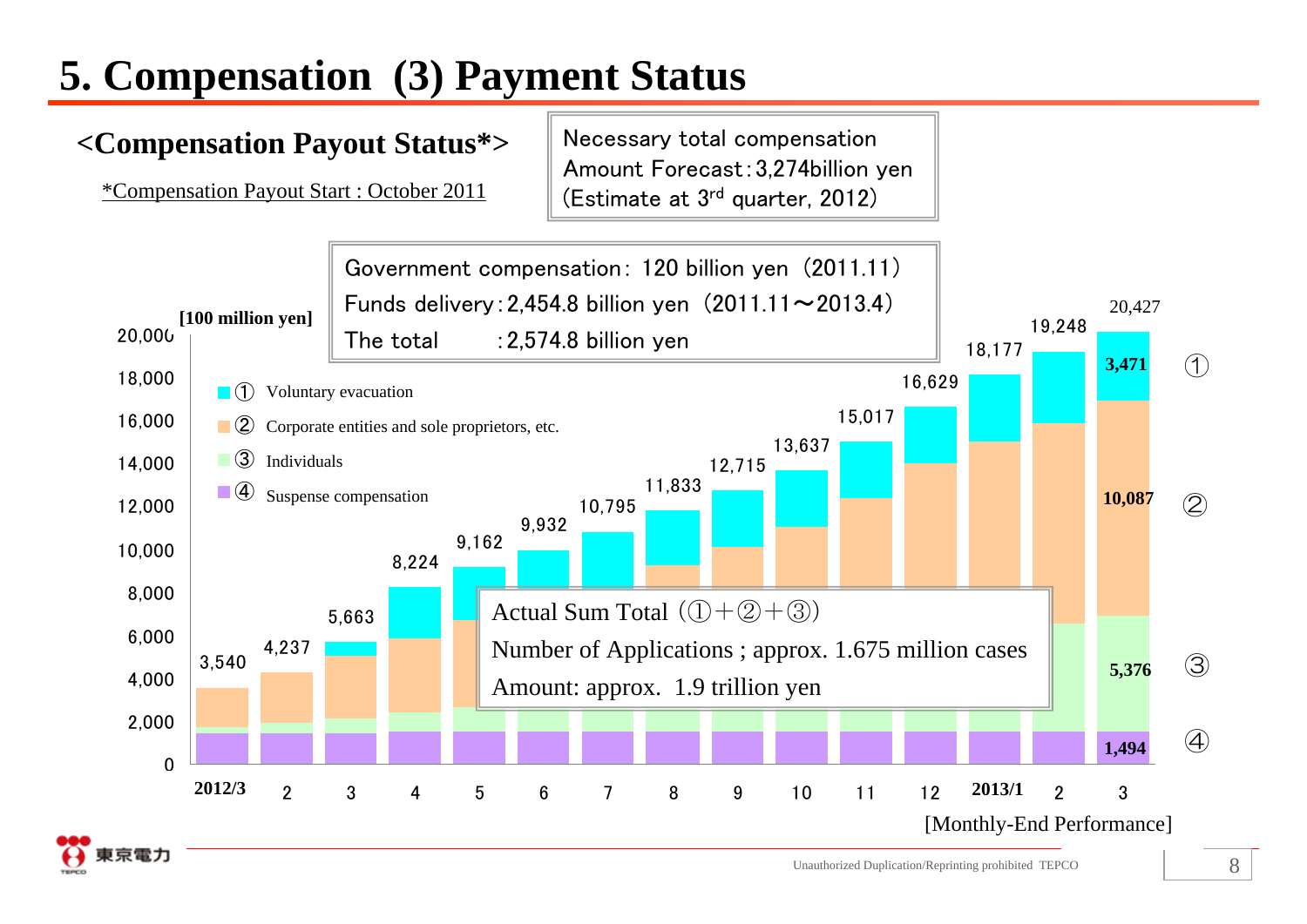### **6. Main decontamination and recovery promotion efforts**

**Prompt response to demands from municipalities and residents affected by the disaster Prompt response to demands from municipalities and residents affected by the disaster Increase in personnel and technological cooperation for decontamination through personnel Increase in personnel and technological cooperation for decontamination through personnel reinforcement (300 person scale) reinforcement (300 person scale)** 

**Deepening of activities close to the region through the mobilization of 100,000 employees per Deepening of activities close to the region through the mobilization of 100,000 employees per year year**

| <b>1.Acceleration of</b><br><b>lifestyle</b><br>reconstruction<br>and reducing the<br>burden of refuge<br><b>life</b> | • Dispatching of personnel to respond to temporary returns/temporary<br>accommodation<br>• Work in temporary housing, etc.<br>• Weed removal in cemeteries around equinoctial week<br>• Closing LP gas cylinder valves and measuring radiation dosage, etc.                                                                                                                     |
|-----------------------------------------------------------------------------------------------------------------------|---------------------------------------------------------------------------------------------------------------------------------------------------------------------------------------------------------------------------------------------------------------------------------------------------------------------------------------------------------------------------------|
| 2. Paving the<br>way for an<br>early return<br>home, etc.                                                             | ● Removal of debris from regions where the evacuees are from<br>● Cleaning and tidying the homes of evacuees<br>● Expanding response to decontamination work advanced by the government,<br>prefectures, and municipalities<br>● Expanding monitoring that leads to safety and security<br>• Installation of wells in households that are returning home early (Katsurao), etc. |

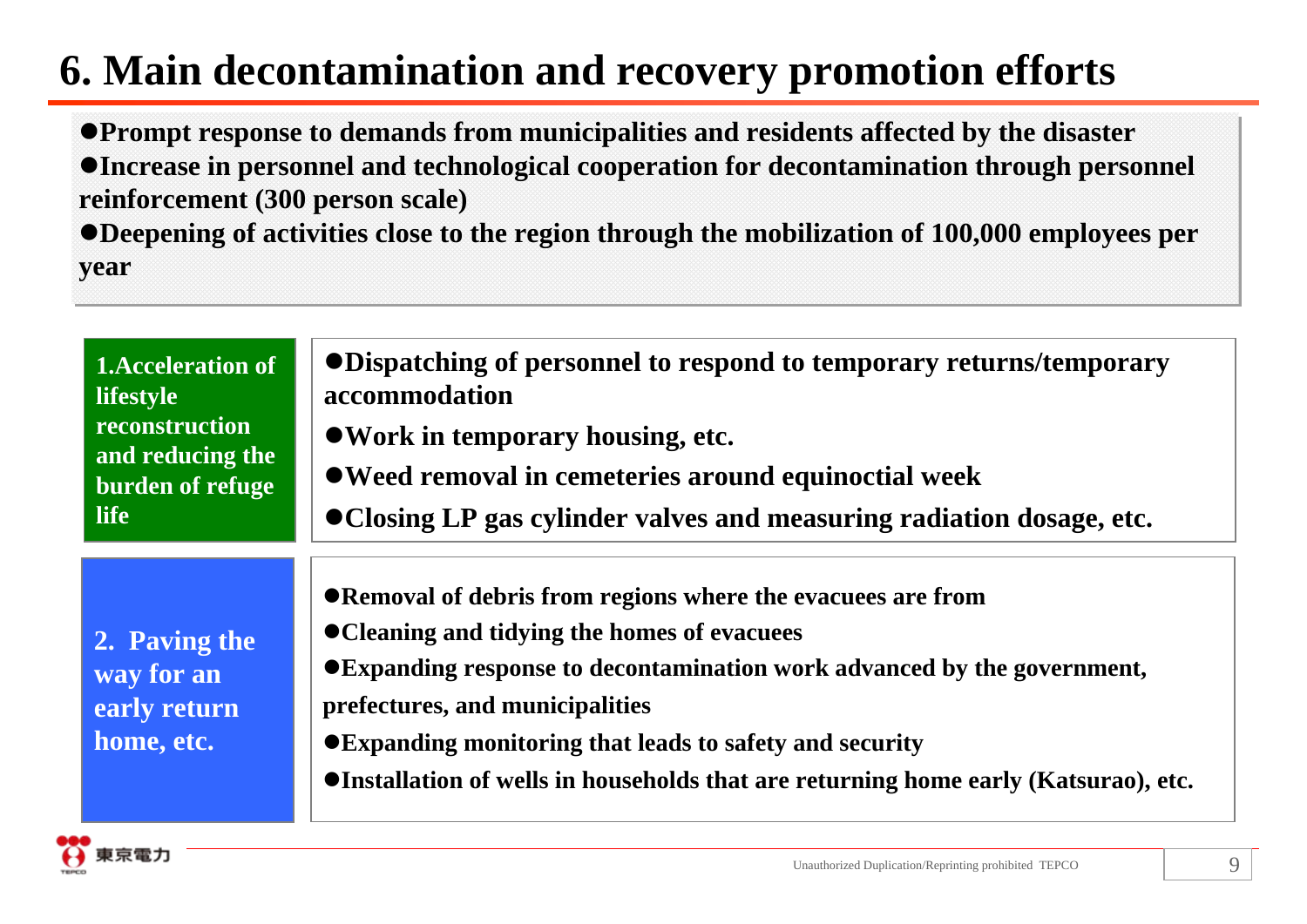### **7. Main efforts for Economic Recovery and Job Creation, etc.**

- **Installation of a cutting-edge coal-fired thermal power**
- **Recovery of J-Village (national soccer training center)**

**Redevelopment of activity bases and company housing based on the situation of evacuees returning home, etc.** 

- **Creation of local employment ~partial relocation of company work, resumption of recruitment by schools in the prefecture~**
- **Response towards the resumption of circular agriculture (transport of accumulated cow manure compost, etc.)**
- **Continued promotion of procurement from the local area**

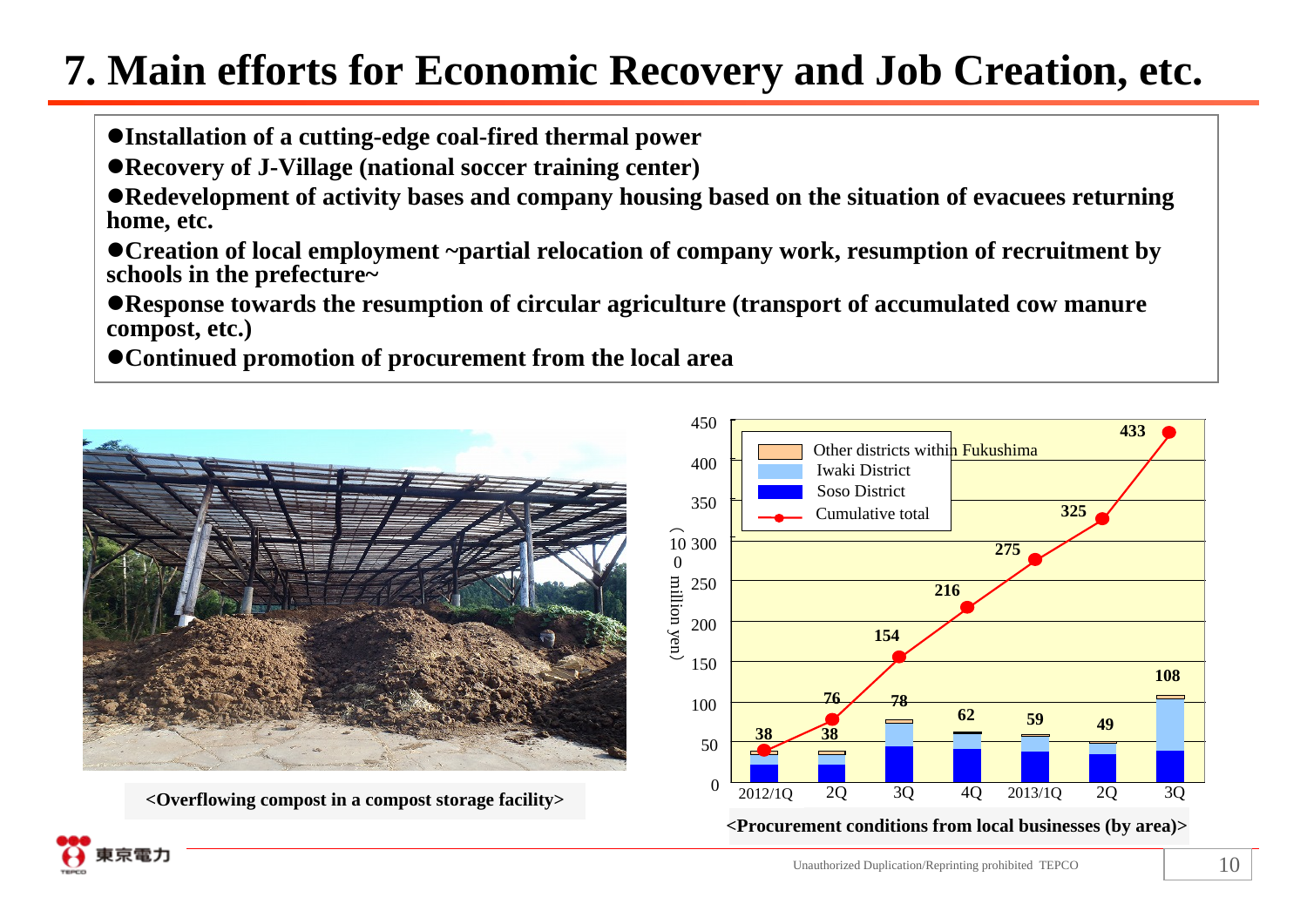#### **8. Collection of Overseas Knowledge regarding Decommissioning and Recovery**



※JAEA: Japan Atomic Energy Agency

<sup>→</sup>**TEPCO will proactively support or participate in various activities performed during advancement of reactor decommissioning as part of efforts to achieve regional restoration.**

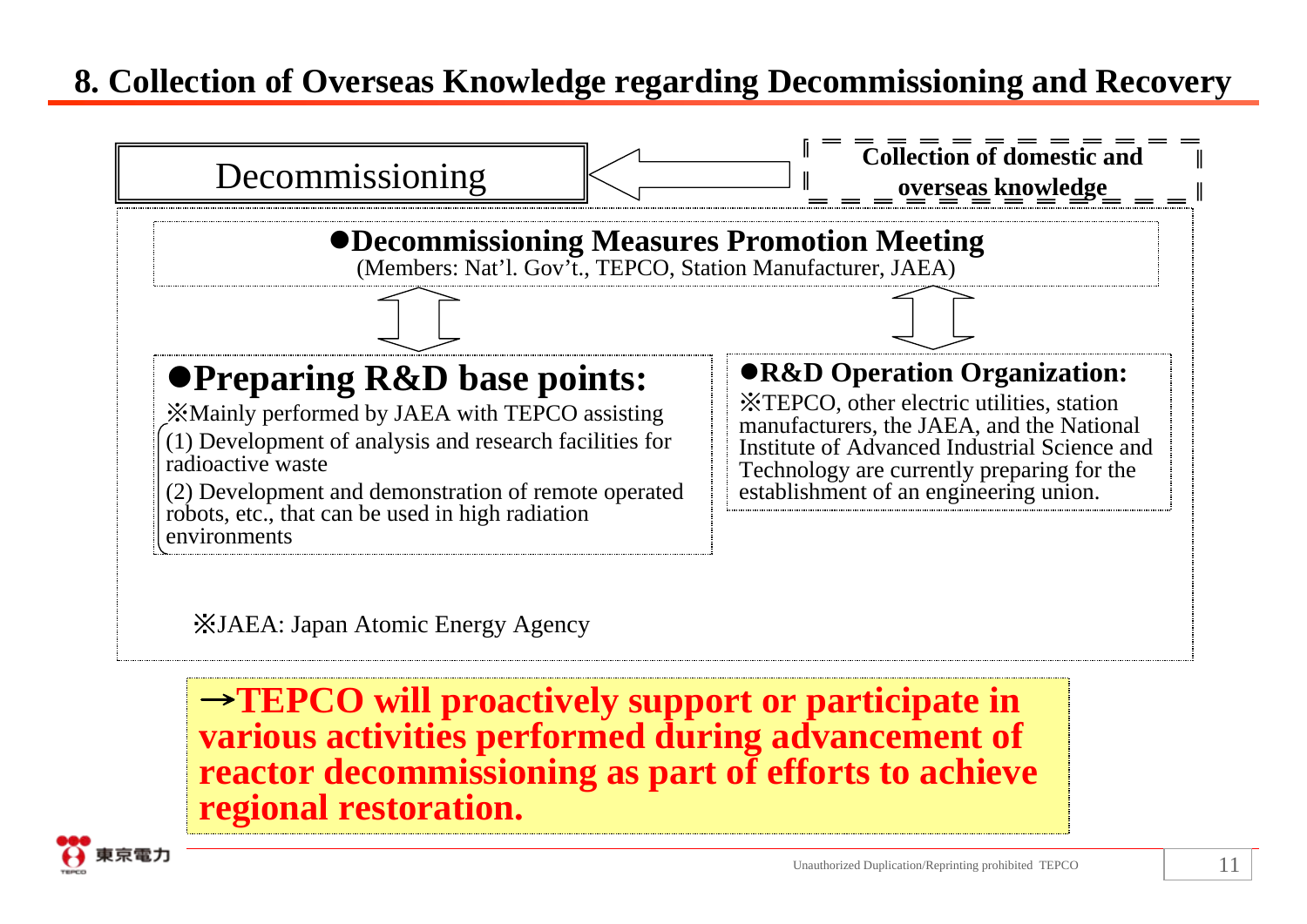# **We will**

**(1) Dedicate all our efforts towards compensating the nuclear accident victims, decommissioning and decontamination, and the recovery of Fukushima, with the strong resolve that**

**"Fulfilling our responsibilities for the Fukushima Nuclear accident is our number one mission"**

**"Reform and revitalization of TEPCO is not possible minus Fukushima's recovery."**

**(2) "Work on further implementation of stabilization and decommissioning measures at Fukushima Nuclear Power Station as well as prompt and accurate transmission of information," paying careful consideration to the opinions of the evacuees and feedback from broader society.**